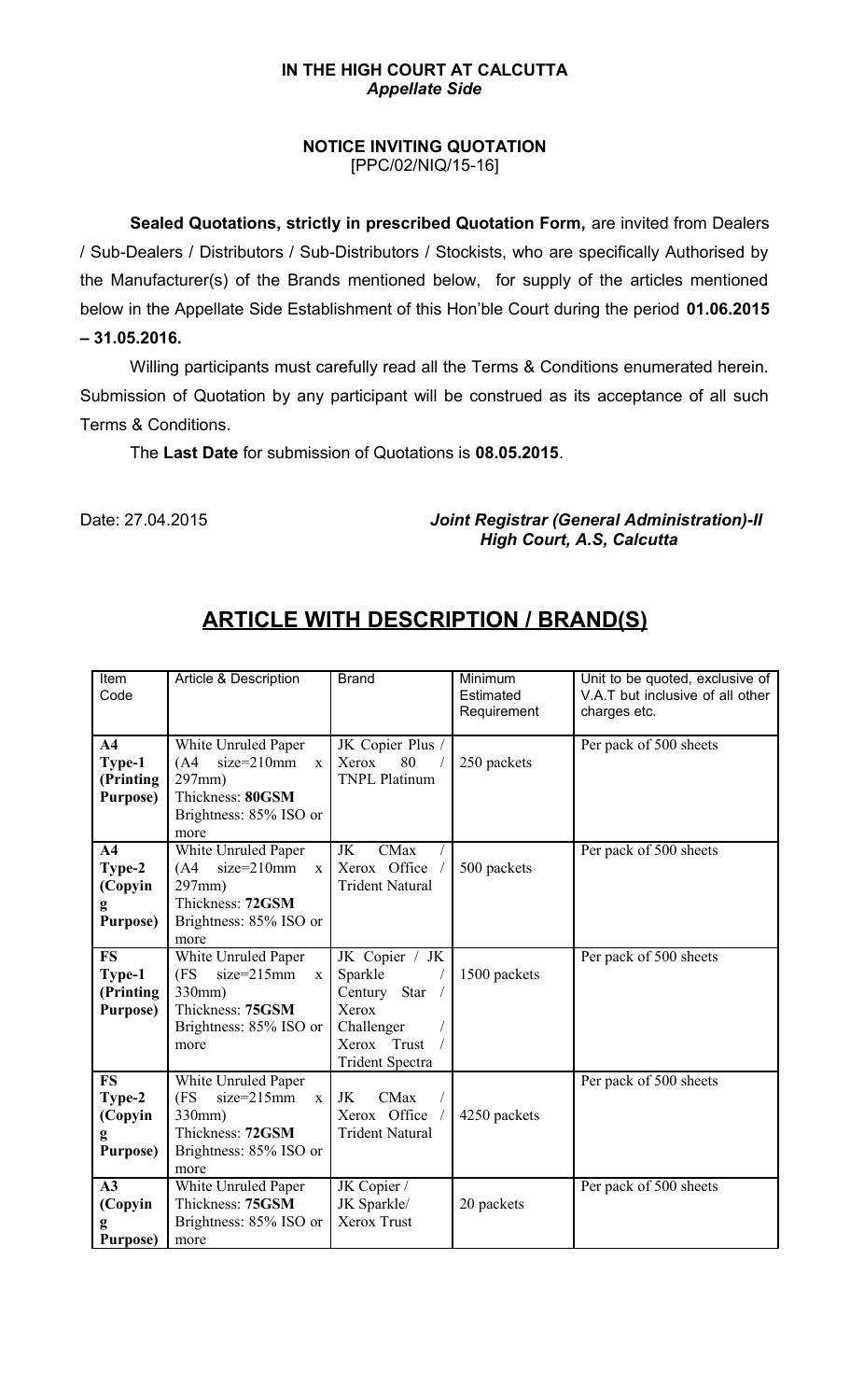## **TERMS AND CONDITIONS**

- **A.** OBTAINING QUOTATION KIT, SUBMISSION OF QUOTATION & QUOTING RATE(S)
- **1. Quotation Kit**, containing: **a**. 'Quotation Form', **b.** 'Certificate of Authorisation' **c**. 'Statement of Eligibility' and **d**. Submission Envelope(s), should be collected from the **Office of Assistant Registrar-VI, A.S** after depositing **Rs 600/- (Rupees Six Hundred only)** in cash with the Cashier, A.S. **Quotation Kit will be issued on, 28.04.15, 29.04.15 & 30.04.15 by Section Officer (Accounts) between 12 noon and 4 p.m. No Quotation Kits will be issued after 30.04.15, even if cost of Rs 600/- is deposited.**
- **2.** Quotation should be submitted in **two separate envelopes** that will be provided in the 'Quotation Kit'. **Envelope-A** shall contain 'Statement of Eligibility' and 'Letter of Authorisation', with all necessary supporting documents. **Envelope-B** shall contain 'Quotation Form' along with **a forwarding letter, in participants letter-head pad**, duly stamped and signed with date.
- **3.** Both **Envelope-A** and **Envelope-B** should be *gala-sealed*, not merely stapled, or pasted, or closed with adhesive tapes. **There MUST NOT be any visible signs, or marks, or stamps/seals, or scribbling etc. on the envelopes that may establish the identity of the participant.**
- **4.** Quotations (both Envelope-A and Envelope-B) may be **dropped at the 'Quotation Box'** in the office of the Assistant Registrar-VI, A.S. However, no Quotations, irrespective of hand-delivered or dispatched through courier/post, shall be received **after 16-00 hours of 08.05.2015**.
- **5.** Under no circumstances, the cost of 'Quotation Kit' (i.e Rs 600/- only) will be refunded.
- **6. Rate should be quoted exclusive of V.A.T, but inclusive of all other taxes, charges, levies etc, if any. Such rate must remain valid till 31.05.2016.**
- **7. All willing participants must enclose, along with 'Statement of Eligibility', copy of PAN and 'Certificate of Authorisation' [***format of which will be provided in Quotation Kit***] issued by the Manufacturer of the products of the above-listed Brands.**

### **B.** OPENING OF QUOTATIONS

- 1. Quotations will be opened jointly by **Deputy Registrar (Accounts), A.S and Joint Registrar (General Administration)-II, A.S**. Any further communication regarding the date and venue of opening of Quotations will be published in the form of Notice in the Notice-Board of Accounts Section, A.S as well as in the official website of the Hon'ble Court.
- 2. Envelope(s)-A containing 'Statement of Eligibility' and 'Certificate of Authorisation' (if applicable) and all necessary supporting documents will be opened first in order to ascertain fulfillment of Eligibility Criteria. Envelope(s)-B, containing Quotation of **only** such participants who conform to the said Eligibility Criteria will be opened and considered. **Quotations of those participants who do not meet the Eligibility Criteria, or who fail to produce/enclose mandatorily required documents, will not be opened and considered**.

### **C.** GENERAL

- 1. **Canvassing**, in any form, by any participant will render summary rejection of its Quotation.
- 2. **Violation of any of the Terms and Conditions contained herein** will render summary disqualification of a participant.